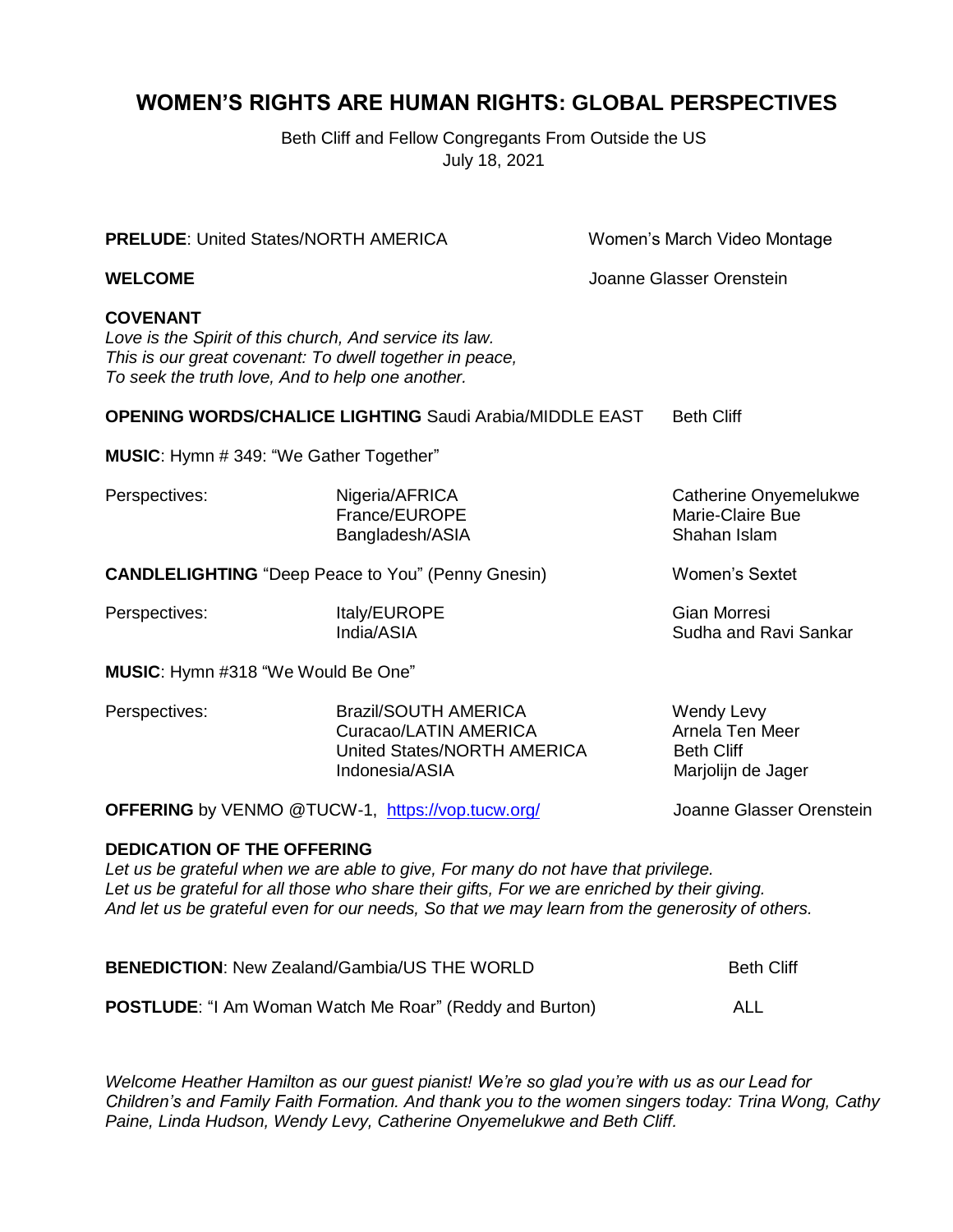### **#349 We Gather Together**

We gather together in joyful thanksgiving, Acclaiming creation, whose bounty we share; Both sorrow and gladness we find now in our living, We sing a hymn of praise to the life that we bear.

We gather together to join in the journey, Confirming, committing our passage to be A true affirmation, in joy and tribulation, When bound to human care and hope – then we are free.

## **#318 We Would Be One**

We would be one as now we join in signing Our hymn of love, to pledge ourselves a new To that high cause of greater understanding Of who we are, and what in us is true. We would be one in living for each other To show to all a new community.

We would be one in building for tomorrow A nobler world that we have known today. We would be one in searching for that meaning Which binds our hearts and points us on our way. As on, we pledge ourselves to greater service, With love and justice, strive to make us free.

# *Are you visiting with us today? Welcome! We're glad you joined us.*

Our Summer Services are lay-led; we hope you enjoy hearing from so many different perspectives. The church year, with our ministers presiding and structured children's programs running, resumes 9/5.

We invite you to tear off the bottom portion of this paper and put it in the offering plate as it goes by, so we can stay in touch with you:

Name:

Address: